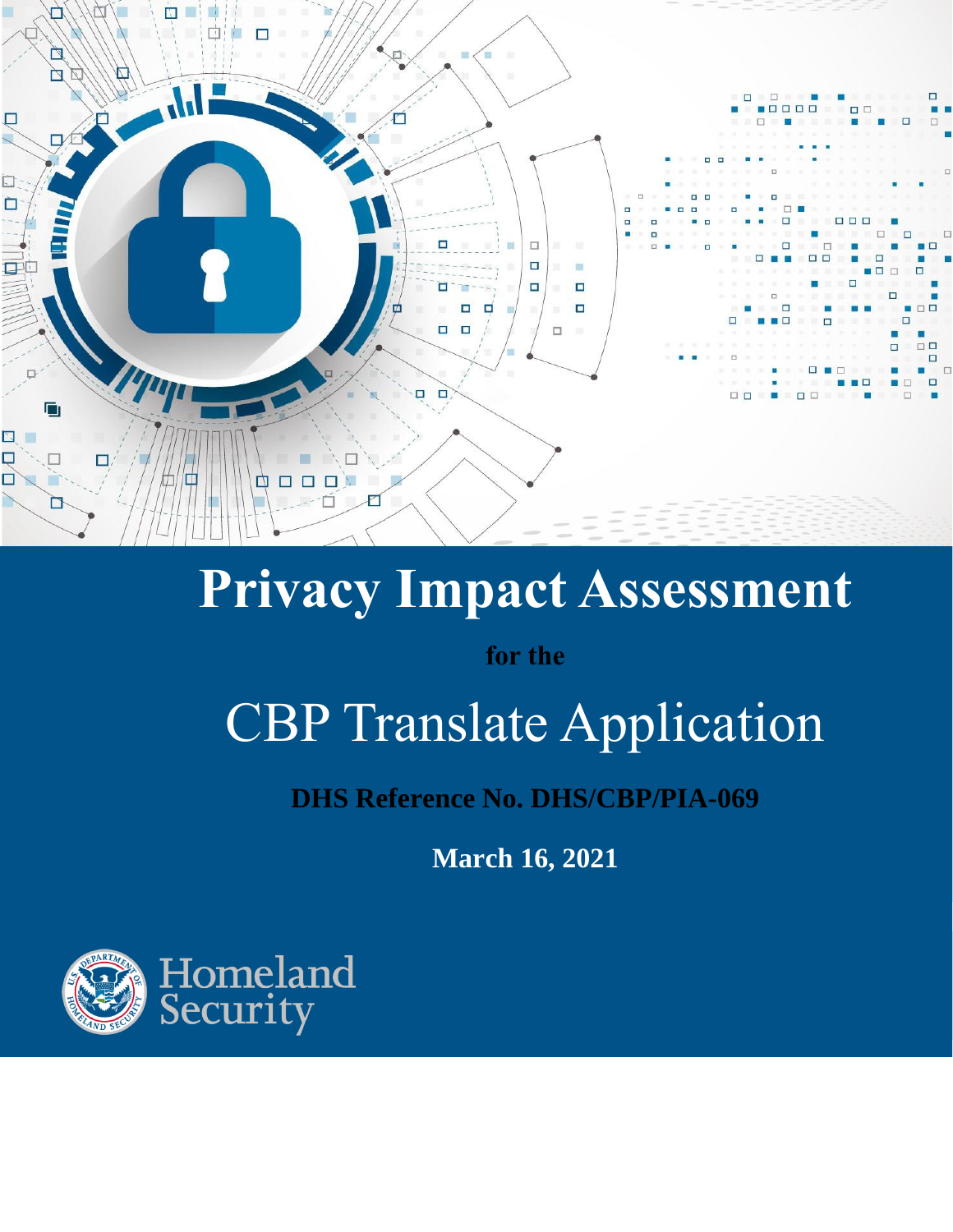

# **Abstract**

The U.S. Department of Homeland Security (DHS), U.S. Customs and Border Protection (CBP), Office of Field Operations (OFO) inspects and processes travelers from all over the world. The diversity of languages spoken by travelers can pose linguistic challenges throughout the inspection process. To assist CBP Officers (CBPO) in meeting these translation challenges, CBP developed CBP Translate, a mobile and web application that will assist CBPOs in communicating with travelers. CBP is submitting this new Privacy Impact Assessment (PIA) to assess the privacy risks and provide notice of CBP Translate, which captures and stores written transcripts and audio recordings of translated conversations, images of documents containing text, and travel document information from travelers encountered at U.S. Ports of Entry (POE).

## **Overview**

CBPOs inspect travelers at POEs to determine compliance with federal immigration, customs, and agriculture laws, among other laws and regulations enforced at the border. To meet this complex mission, CBPOs may interact with travelers at various points of their trip, including as they board planes to leave the United States, as well as during primary and secondary inspections upon arrival in the United States. CBPOs encounter travelers from virtually every country in the world, speaking a myriad of languages. In order to ensure that a CBPO can conduct a complete inspection and limit any misunderstandings, the CBPO and traveler must be able to communicate during their interactions.

To verbally communicate with travelers who are not proficient in English or another language commonly spoken by CBPOs, CBP currently uses a combination of: 1) CBPOs certified in foreign languages, 2) available non-government staff at the POE (e.g., airline representatives or port ambassadors), and 3) a fee-based phone translation service. However, there are many times when a human translator is not readily available. Without a readily available translator, the CBPO cannot ask basic or routine questions, such as "do you have any food with you?" or "why are you visiting the United States?" In instances where the CBPO is having difficulty communicating with the traveler, travelers may be referred for a secondary inspection. Many of these travelers could be quickly processed on primary or inspected elsewhere in the port by a CBPO conducting roving or outbound inspections, but instead must wait in the secondary inspection area for in-person language translation services. Referring routine travelers to secondary inspection, solely due to language issues, creates delays for CBP operations, as well as for the travelers.

To alleviate this inefficient process, CBP developed CBP Translate, a mobile and web application that provides CBPOs with a more efficient way to communicate with travelers and expedite basic questioning when the use of human translation services is impractical or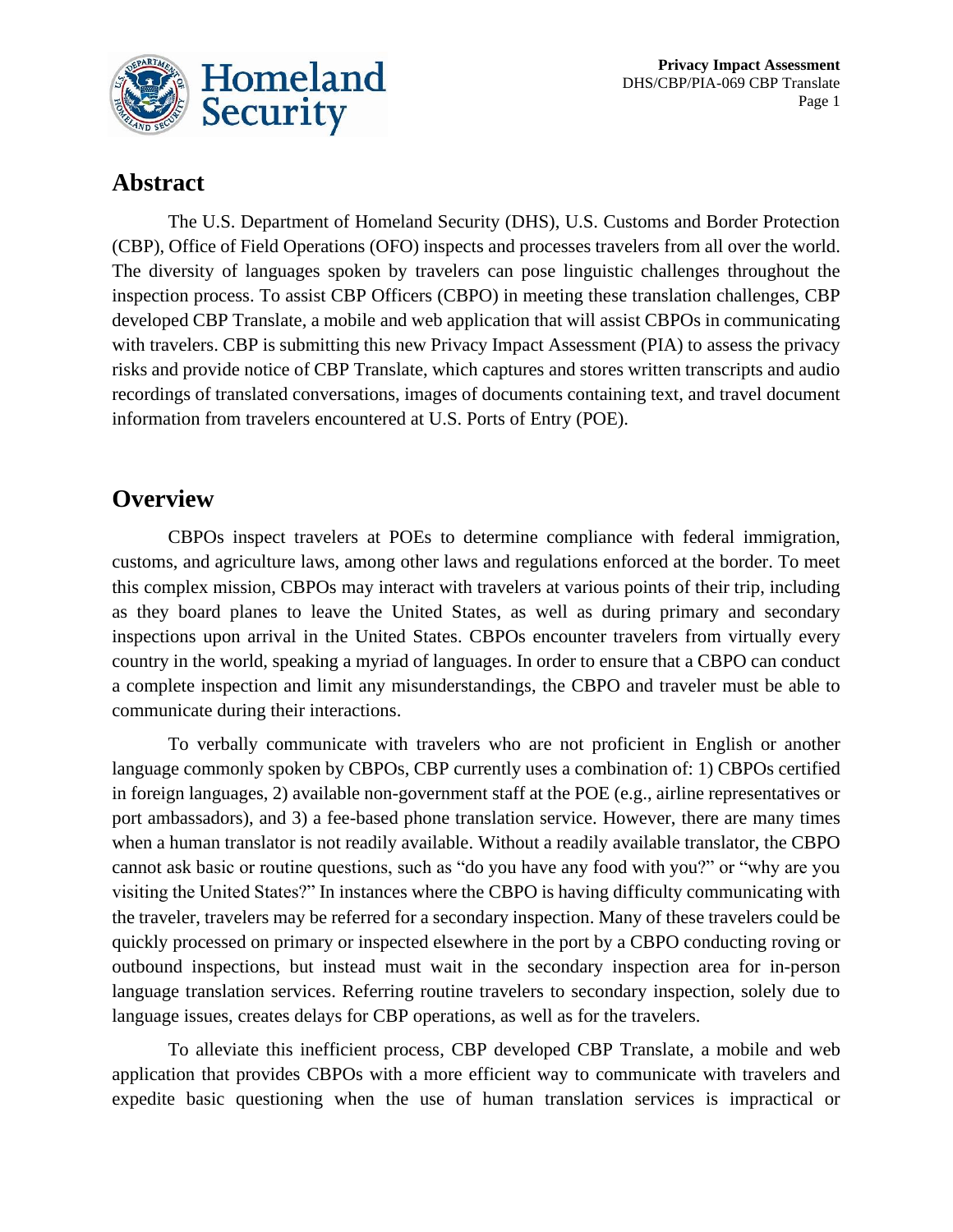

unavailable.

#### *CBP Language Access Plan Requirements*

Language barriers can negatively impact interactions with the public, provision of services, and law enforcement activities. Executive Order (EO) 13166<sup>1</sup> requires Federal Agencies to review all services they provide to the public and create a system or process to provide Limited English Proficiency (LEP) individuals meaningful access to those services. Ensuring effective communication with all persons, including LEP persons, facilitates the CBP mission.

Because CBP interacts with travelers from all over the world, CBP has developed a comprehensive CBP Language Access Plan (LAP). <sup>2</sup> The CBP LAP provides steps to improve and increase language services for LEP individuals in operations, services, activities, and programs across CBP. To meet the requirements of the EO and the LAP, CBP personnel take language courses in order to become fluent in a foreign language. CBP also contracts with translation services to provide translations over the phone when a fluent speaker is not available on site. Additionally, CBP policy directs CBP to develop and identify technologies that assist CBP personnel in providing language assistance services. CBP developed CBP Translate as a technology to assist CBP personnel in communicating with LEPs.

#### *CBP Translation Process*

During the CBP inspection process, CBPOs ask travelers basic questions and potential follow-ups, sometimes at random, regarding admissibility or other customs and agriculture issues. Once a CBPO recognizes that communication with a traveler will be difficult due to a language barrier, and the use of human translation services is impractical or unavailable, the CBPO has the option of using CBP Translate, either through a government-issued smartphone or microphoneenabled workstation. CBPOs may use the CBP Translate mobile and web application to communicate with any traveler. CBPOs are not allowed to use CBP Translate to capture biographic information from U.S. Citizens (USC) and Lawful Permanent Residents (LPR). To further reinforce this prohibition, the CBP Translate mobile and web application includes a mandatory login pop-up message stating, "By signing into the application, you've acknowledged that you will not use the CBP Translate app for sworn statements. U.S. Citizen and Lawful Permanent Resident biographic information must not be included when creating a recorded a conversation." CBPOs must acknowledge reading the message before they can proceed to the application landing page.

Before using CBP Translate, the CBPO will provide the traveler with a disclaimer that explains the purpose of the CBP Translate mobile and web application. The language in the

<sup>&</sup>lt;sup>1</sup> See Executive Order 13166, Improving Access to Services for Persons with Limited English Proficiency (LEP), (August 11, 2000), *available at:* https://www.lep.gov/executive-order-13166.

<sup>2</sup> *See* U.S. Customs and Border Protection, Language Access Plan, *available at*: https://www.cbp.gov/about/language-access.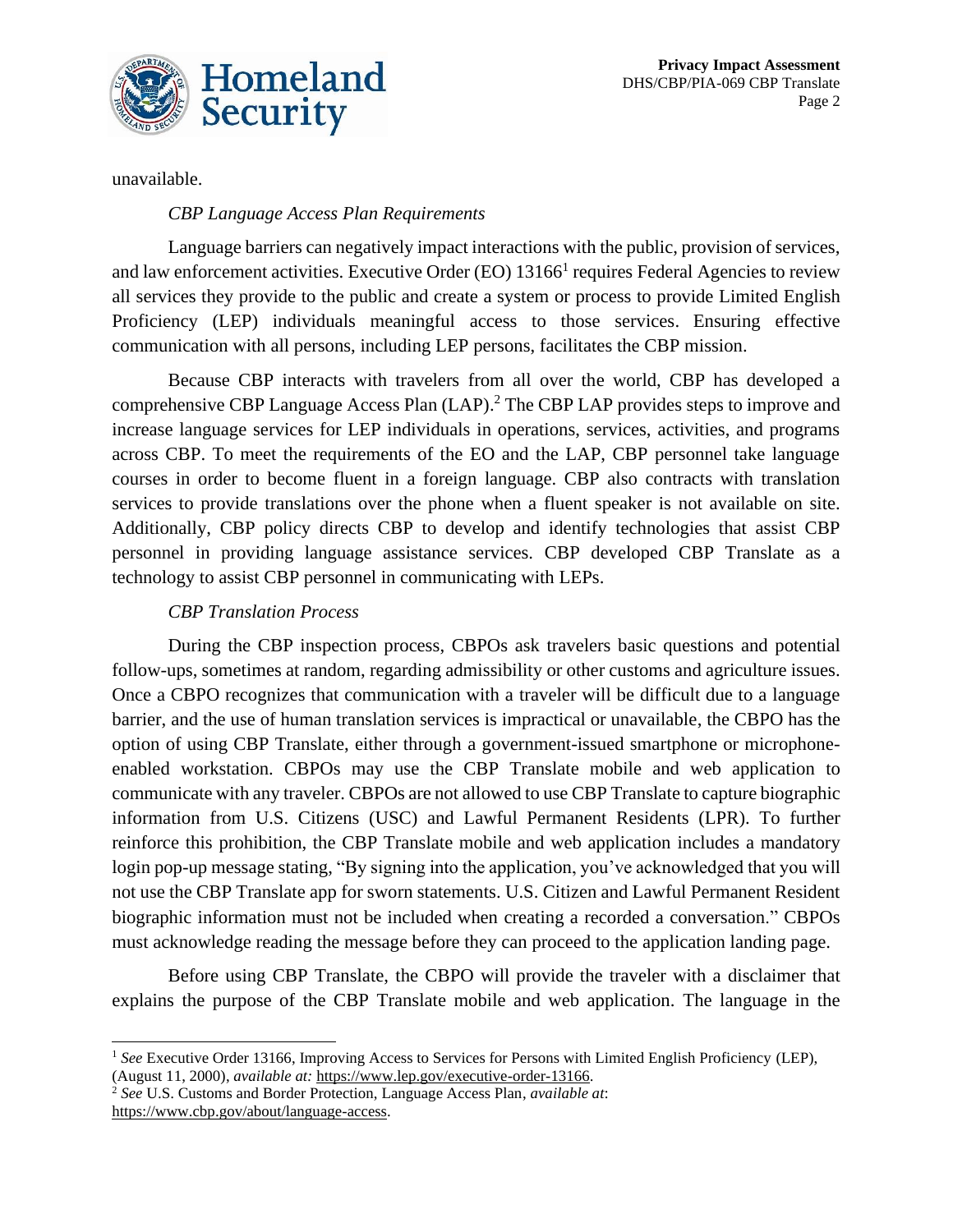

disclaimer notice is located in Section 4.1 of this PIA. The CBPO selects the traveler's likely language<sup>3</sup> and then displays the disclaimer text in both English and the traveler's native or preferred language. If audio translation is available for the traveler's native or preferred language, the CBPO has the option to play an audio translation for the traveler. If the CBPO is unable to determine the traveler's language, then CBP may use traditional translation services such as a phone translator.

The traveler must acknowledge that he or she understands what CBP Translate is, and consent to its use to help facilitate a conversation due to the language barrier. If a traveler declines to use CBP Translate, the CBPO may send the traveler to the secondary screening area, where CBP will use human translation services, such as a phone translator, a language-certified CBPO, or a port ambassador who is certified in the traveler's native or preferred language.

If the traveler agrees, either verbally or in writing, to use CBP Translate to facilitate the conversation, the CBPO will use the application to ask basic or routine questions. The CBPO will speak into the microphone and the application will return a translated written transcript of what was said and, if available, an audio translation as well. The CBPO will then turn either the smartphone microphone or workstation microphone to the traveler for them to read the translated transcript of questions and respond. The CBPO will never allow the traveler to handle the smartphone, though the traveler may hit the "speaker" button to facilitate the conversation. Additionally, CBP Translate allows the CBPO to use the phone's camera to scan and translate foreign text into English or other languages. During these routine questions and answers, no traveler information is recorded.

#### *Basic Translations and Recorded Conversations*

CBPOs will primarily use CBP Translate for basic, back-and-forth translations to ask simple, preliminary questions when the use of a human translator is either impractical or not readily available. CBPOs can also take images of documents travelers have, such as forms, and CBP Translate will translate the text. CBPOs will not take images of the actual travel documents. CBP Translate stores chat bubbles for every translation. Depending on availability, these chat bubbles may be audio and/or text bubbles. The audio chat bubbles records retained within CBP Translate are covered by and adhere to the NARA Incident-Activated Audio/Video Recordings Records: Non-Evidentiary Audio/Video Files (DAA-0568-2015-0002-0001) retention schedule. Audio bubbles are stored on CBP servers, accessible to application and dashboard users, for 90 days pursuant to an approved National Archives and Records Administration (NARA) schedule. CBP is working with to create a records schedule for the chat bubble text files that are generated by

<sup>&</sup>lt;sup>3</sup> CBPOs will use their training and other information known about the traveler, such as from the traveler's travel document or flight itinerary, to make an educated guess on the traveler's preferred language.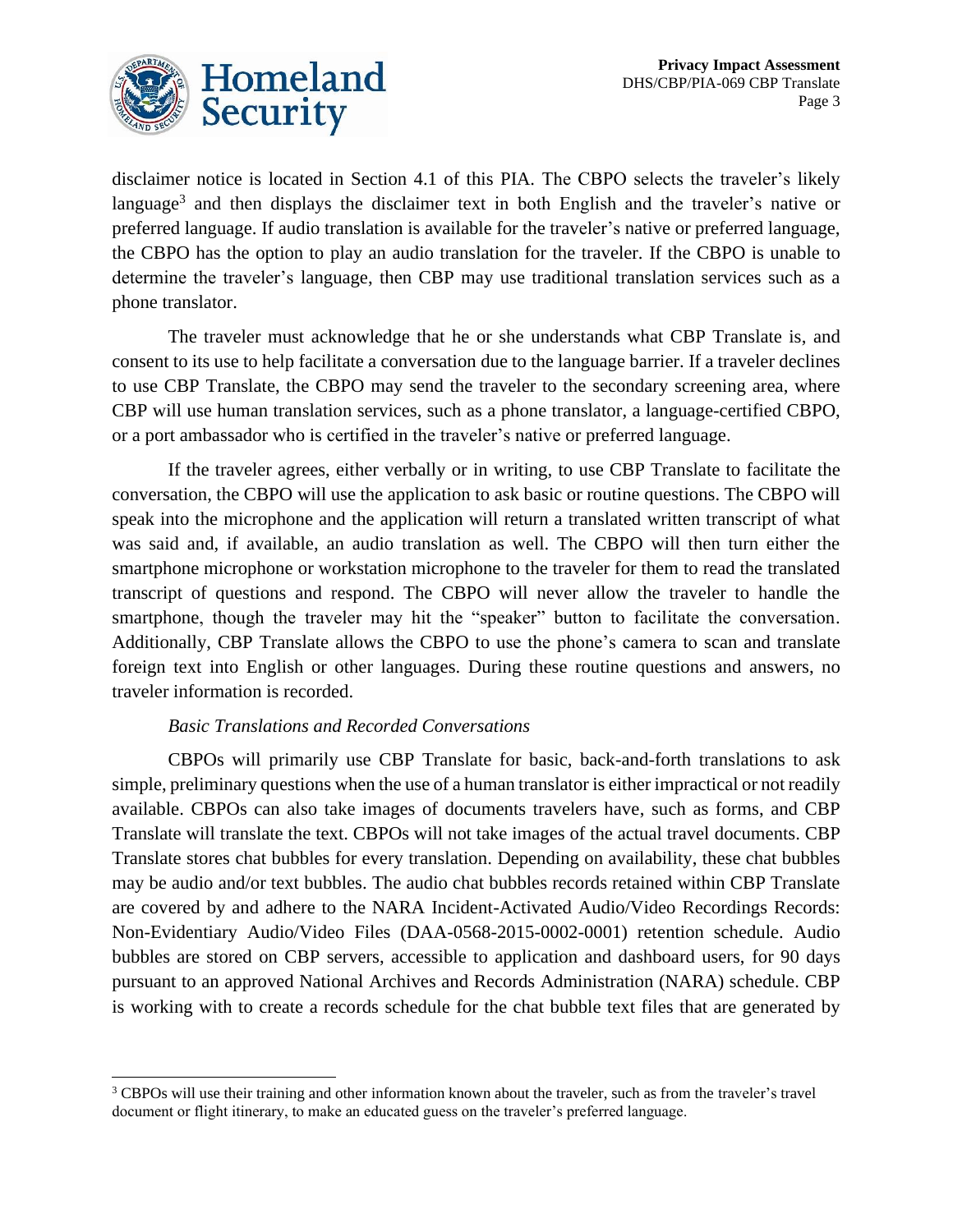

CBP Translate when a conversation is captured between a traveler and a CBPO.

A CBPO may decide to use CBP Translate during a secondary inspection. For these secondary inspections, the CBPO will select the "record conversation" feature to save the translated conversation on the CBP Translate Dashboard that is part of the CBP Translate web application. When the CBPO selects the "record" option to capture the translated conversation, the application will ask, "Is the traveler a USC or LPR?" The CBPO must select a yes or no answer. If the CBPO selects "yes," the biographic fields will gray out and become inaccessible, and the recorded conversation will be assigned a date/time stamp and unique, non-identifiable number for ease of officer reference. If the CBPO selects "no," the biographic fields will remain accessible. For the non-USC and non-LPR recorded conversations, the application prompts the CBPO to scan the Machine-Readable Zone (MRZ) of the traveler's travel document. The scan pulls the relevant biographic information from the document and sends it to the CBP Translate Dashboard so that the conversation can be associated with the traveler in the Dashboard; the document information can also be manually entered, if the MRZ scan does not work. The application does not capture or store an actual image of the travel document. After the CBPO completes the recorded conversation, a summary view of the conversation will appear in the application so the CBPO can review all conversation details prior to closeout. CBP saves the original audio and written transcripts, as well as any edits the CBPO made to the transcript to correct mistranslations, in the CBP Translate Dashboard for ten years. Travelers can identify mistranslations by looking at the way the application transcribes their words and can re-record a response if they believe there is an error.

If, during the course of any translated conversation, recorded or not, the CBPO determines that the information a traveler provides may necessitate a sworn statement of any kind, may result in an adverse action, or may have other actionable law enforcement or national security implications, the CBPO must cease using CBP Translate and enlist certified human translation services.

#### *CBP Translate Dashboard*

The CBP Translate Dashboard is a part of the CBP Translate Web Application that acts as a repository for all basic chat bubbles and recorded conversations. CBPOs using the CBP Translate mobile application cannot view the CBP Translate Dashboard through their device. However, information CBPOs collect through the mobile application is pushed to the CBP Translate Dashboard which the CBPO can later access from their CBP workstation. The Dashboard also stores the original audio and written transcripts. For recorded conversations, the Dashboard also stores the traveler's document information (for non-USCs and non-LPRs) scanned from the MRZ. Finally, the Dashboard can save images of documents such as forms that the traveler is carrying. The Dashboard is only accessible via a CBP workstation.

All CBP Translate users can access the Dashboard. However, the information they are able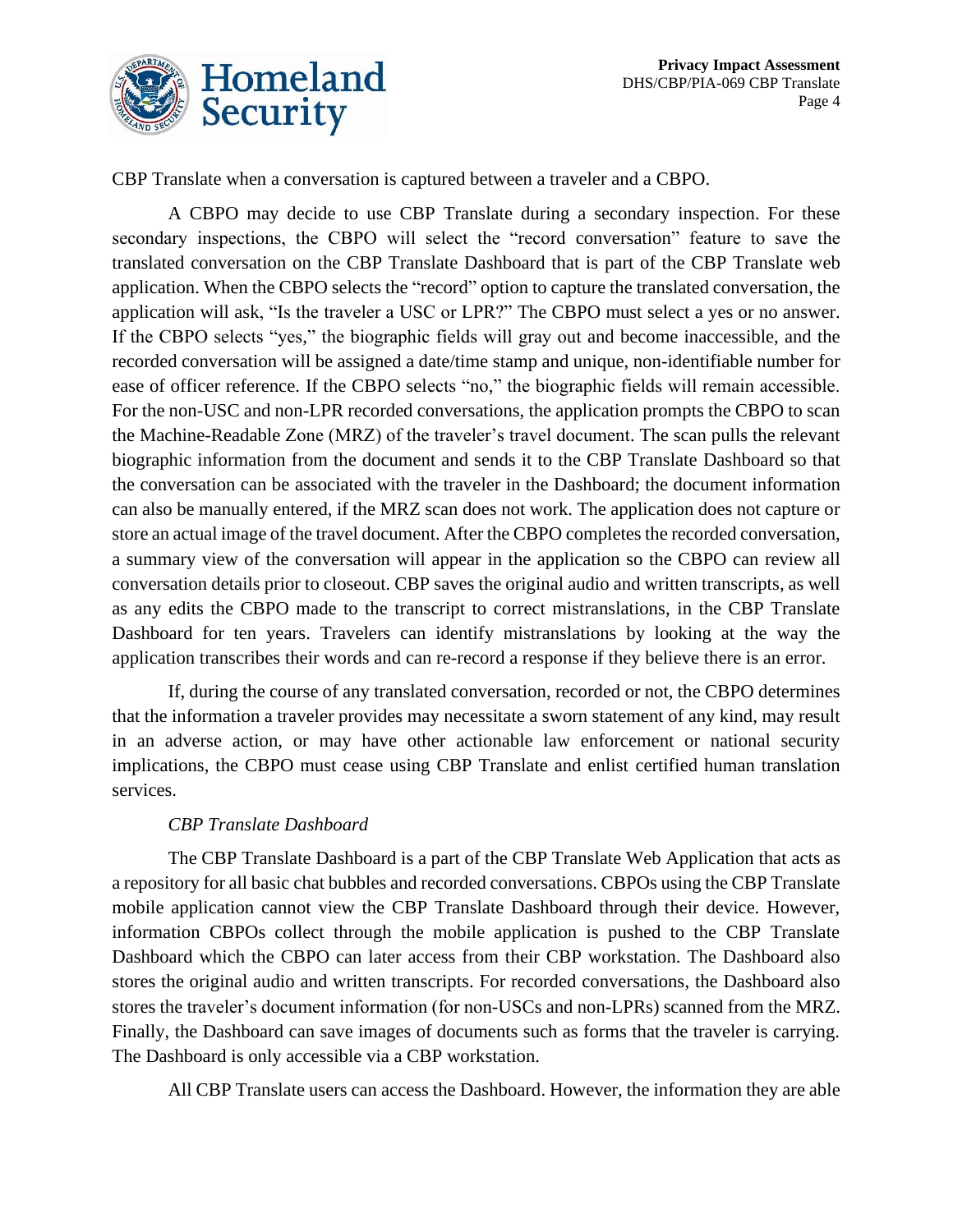

to view is limited by their access provisions, which are set by the CBP Office of Information Technology (OIT). CBPOs are only able to view their own chat bubbles and recorded conversations. Supervisory CBPOs can view all records under their purview. CBP Translate users can search in the CBP Translate Dashboard using a free text keyword search which will return results based on the users' access provisions.

#### *User Access Controls and Cloud-Based Services*

CBP Translate mobile and web applications are internal applications that can only be accessed by CBP employees and not by members of the public. CBPOs must access the applications via a government-issued smartphone or government workstation. CBP's Enterprise Identity, Credential, and Access Management service (SailPoint) manages users' supervisory access to the CBP Translate mobile and web applications. CBP SailPoint is a complete access management service handling the processing of User Access Requests (UAR), authenticating users' identity, and tracking approved user roles. CBP uses  $AirWatch<sup>4</sup>$  to push the mobile application to approved user's smartphones. CBP supervisors working in the Dashboard manage non-supervisory access.

The CBP Translate mobile and web applications complete language translation using Google Cloud Services. However, these applications will not connect directly to Google Cloud Services and Google Cloud Services does not retain any information. Instead, the mobile and web applications send information to a CBP server, located in CBP's internal cloud, which in turn sends information to Google Cloud Services. Google Cloud Services then use a variety of Google translation tools to provide audio and transcript translations, as well as the ability to translate documents. In addition to providing a written translation, Google Cloud Services will return an audio translation if text-to-speech support is available for selected languages. Along with the translations, Google Cloud Services sends a confidence score from 0.0-1.0 that rates the accuracy of the translation.

#### *Data Retention*

CBP collects the following information from members of the public through the CBP Translation Application: conversation (including voice/audio data), date and time of transaction, transcripts of conversations (i.e., text/audio), and images of forms/papers the travelers are carrying with them. CBP does not store this information in another CBP system, and no information collected is stored locally on the CBP Officer's smartphone.

The audio chat bubble records retained within CBP Translate are covered by and adhere to the NARA Incident-Activated Audio/Video Recordings Records: Non-Evidentiary Audio/Video Files (DAA-0568-2015-0002-0001) retention schedule. The cutoff for the Incident-Activated

<sup>&</sup>lt;sup>4</sup> AirWatch is a mobile device management system. CBP uses Airwatch to manage mobile security, device management and application management of CBP-provided devices (e.g., smartphone, tablet).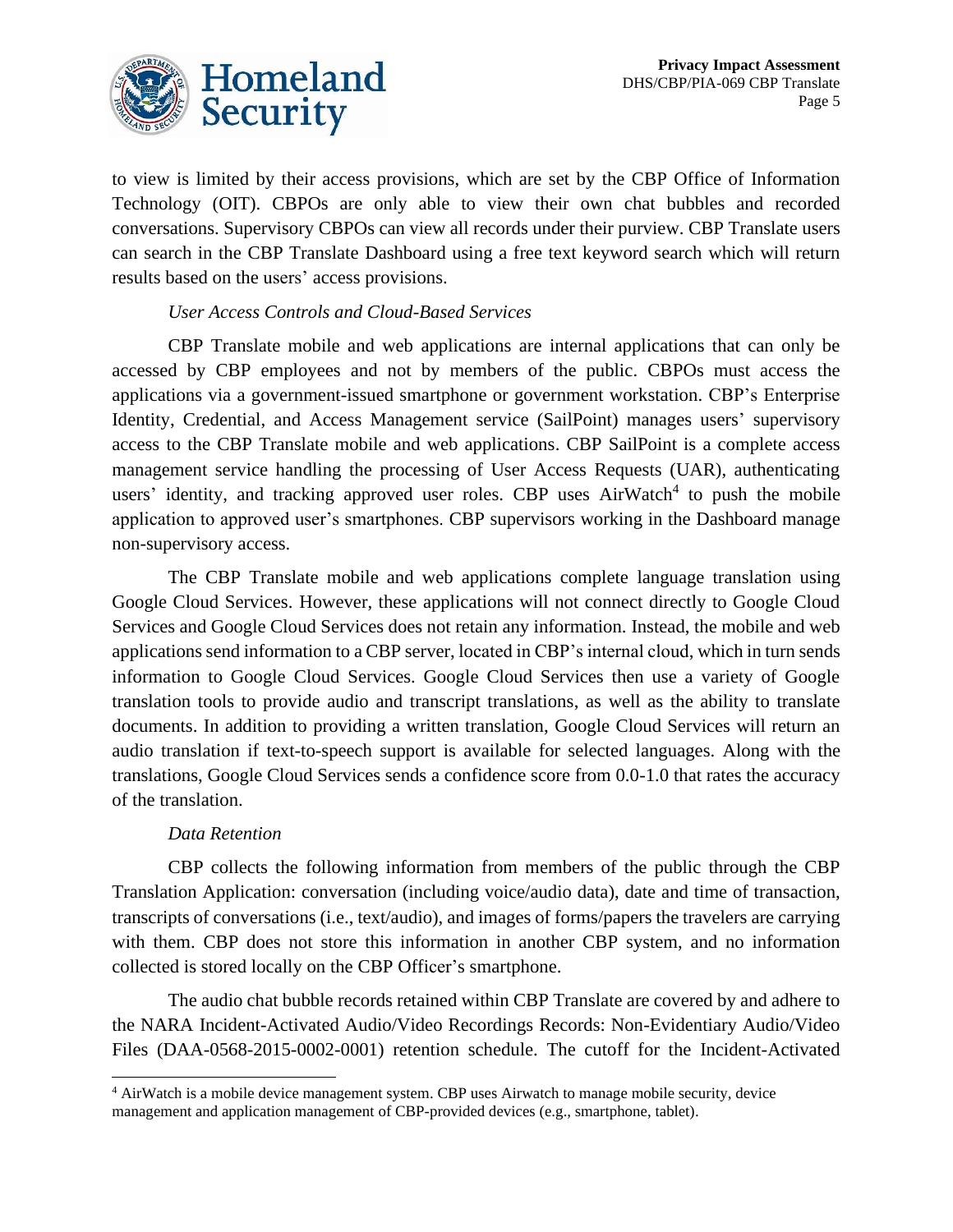

Audio/Video Recording Records is 90 days from the recording termination date of the event and any records of audio bubbles exceeding 90 days after cutoff are, on a monthly basis, automatically destroyed. CBP is working to create a retention schedule for the date and time of transaction, transcripts of conversations (text), and images of documents stored in the CBP Translate Dashboard for ten years from the date of the collection of information.

CBP is also working to create a records schedule for the chat bubble text files that are generated by CBP Translate when a conversation is captured between a traveler and a CBPO. If any of the recorded conversations become attached to a secondary record, they would be subject to the records retention for the system of record that is documenting that exchange.

# **Section 1.0 Authorities and Other Requirements**

## **1.1 What specific legal authorities and/or agreements permit and define the collection of information by the project in question?**

The authority to collect this information is pursuant to CBP's authority to conduct searches and inspections at the border, including: 6 U.S.C. § 211; 8 U.S.C. §§ 1225 and 1357; 19 U.S.C. §§ 482, 507, 1461, 1496, 1499, 1581, 1582, 1589a, and 1595a; 22 U.S.C. § 401; and 31 U.S.C. § 5317, as well as the attending regulations of CBP promulgated at Titles 8 and 19 of the Code of Federal Regulations.

## **1.2 What Privacy Act System of Records Notice(s) (SORN(s)) apply to the information?**

The Privacy Act of 1974 states that a system of records notice (SORN) is required when all of the following apply: 1) records are maintained by a federal agency; 2) the records contain information about an individual; 3) and the records are retrieved by personal identifier. "Individual," as defined by the Privacy Act of 1974, means a citizen of the United States or an alien lawfully admitted for permanent residence. The CBP Translate mobile and web application does not create any records containing information about a USC or LPR "individual" that are retrievable by personal identifier. However, the CBP Translate mobile and web application can search by the name of the non-USC/non-LPR traveler and retrieve information.

SORN coverage for biographic information, traveler responses to immigration and customs inspection-related questions, and time and location of the border crossing is provided by DHS/CBP-007 Border Crossing Information (BCI).<sup>5</sup>

<sup>5</sup> *See* DHS/CBP-007 Border Crossing Information (BCI), 77 FR 30297 (December 13, 2016), *available at* [https://www.dhs.gov/system-records-notices-sorns.](https://www.dhs.gov/system-records-notices-sorns)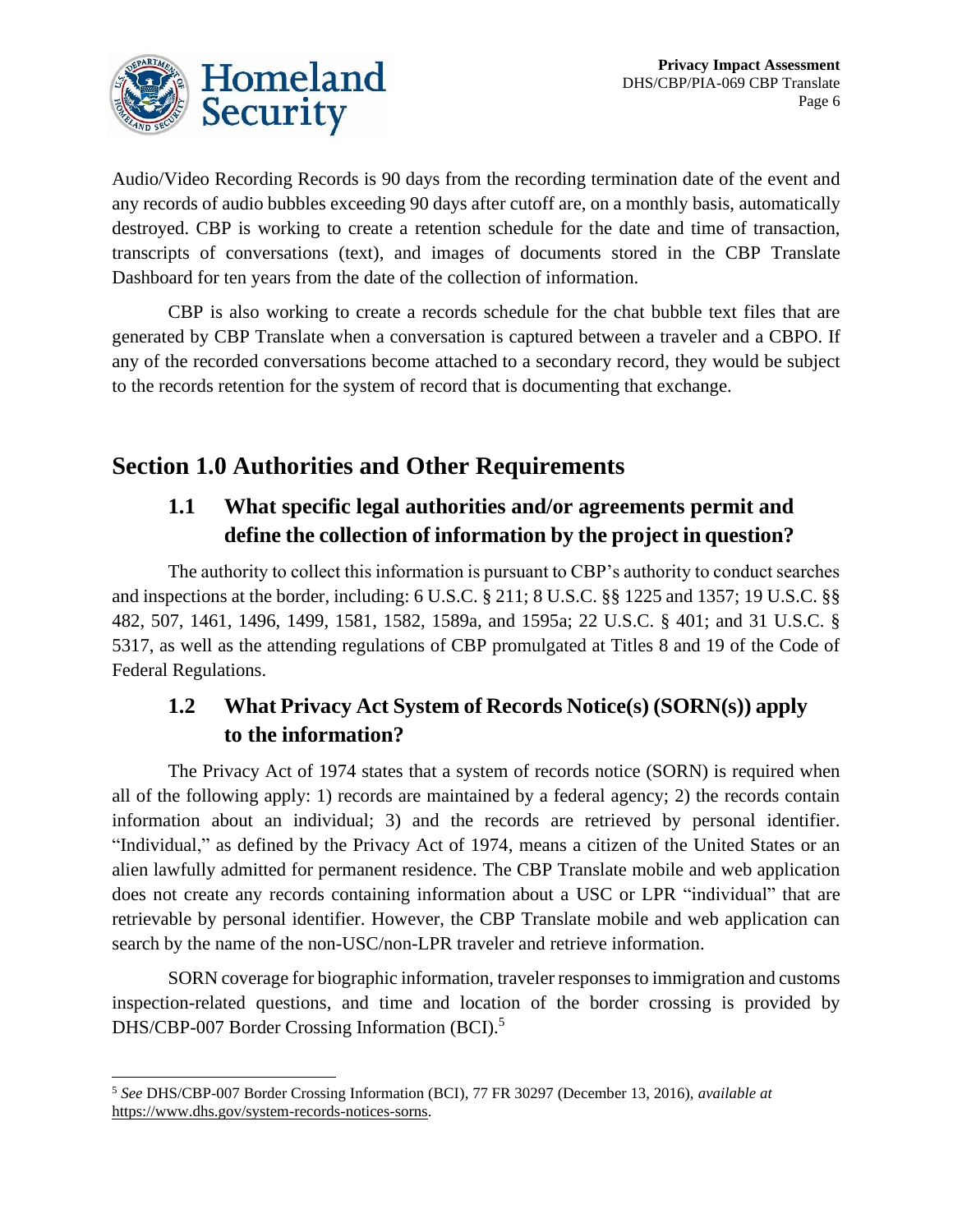

SORN coverage for the CBP user information maintained is provided by DHS/ALL-004 General Information Technology Access Account Records System (GITAARS).<sup>6</sup>

## **1.3 Has a system security plan been completed for the information system(s) supporting the project?**

Yes, CBP completed a system security plan. The Authority to Operate (ATO) date for CBP Cloud Mobility (C2MP) Authorization Package, of which CBP Translate is a subsystem, was signed on December 19, 2019.

#### **1.4 Does a records retention schedule approved by the National Archives and Records Administration (NARA) exist?**

The audio chat bubbles retained within CBP Translate are covered by and adhere to the following NARA-approved records schedule: Incident-Activated Audio/Video Recordings Records: Non-Evidentiary Audio/Video Files (DAA-0568-2015-0002-0001). The cutoff for the Incident-Activated Audio/Video Recording Records is 90 days from the recording termination date of the event and any audio bubbles exceeding 90 days after cutoff are, on a monthly basis, automatically destroyed.

CBP is working to create a retention schedule for the date and time of transaction, transcripts of conversations (text), and images of documents stored in the CBP Translate Dashboard, to be stored for ten years from the date of the collection of information.

Additionally, CBP is working to create a records schedule for the chat bubble text files that are generated by CBP Translate when a conversation is captured between a traveler and a CBPO. If any of the conversations are recorded and become attached to a secondary record, the audio and text bubble files would be subject to the records retention for the system of record that is documenting that exchange.

# **1.5 If the information is covered by the Paperwork Reduction Act (PRA), provide the OMB Control number and the agency number for the collection. If there are multiple forms, include a list in an appendix.**

The Paperwork Reduction Act (PRA) does not apply as CBP will not use the CBP Translate application to ask identical questions. CBPO line of questioning varies by traveler.

<sup>6</sup> *See* DHS/ALL-004 General Information Technology Access Account Records System (GITAARS), 77 FR 70792 (November 27, 2012), *available at* [https://www.dhs.gov/system-records-notices-sorns.](https://www.dhs.gov/system-records-notices-sorns)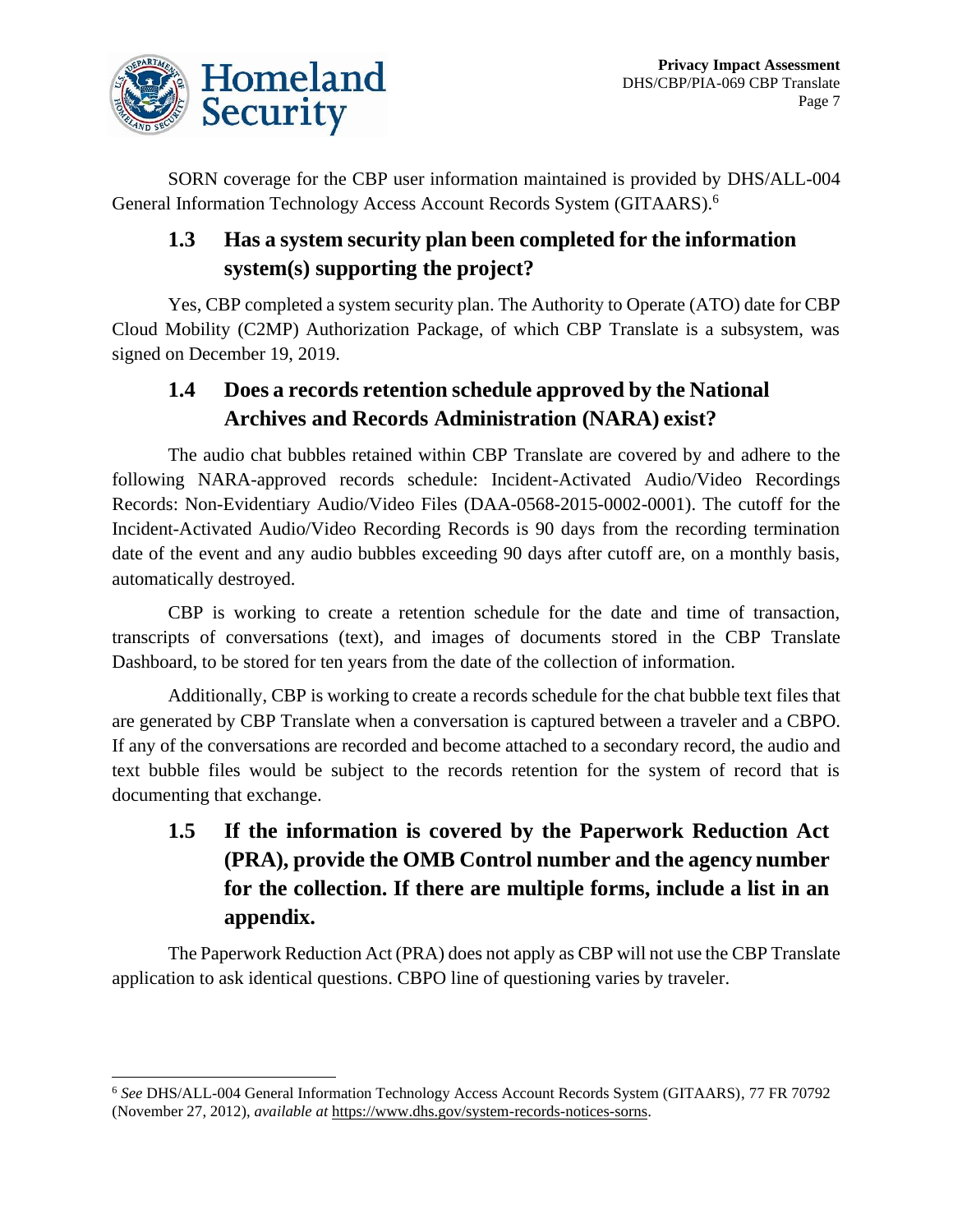

# **Section 2.0 Characterization of the Information**

#### **2.1 Identify the information the project collects, uses, disseminates, or maintains.**

The CBP Translate application allows CBPOs to communicate with travelers who do not speak English or another shared language when the use of human translation services is either impossible or impractical. The CBP Translate mobile and web applications collect the following information from members of the public: written and audio transcripts of the conversation between the CBPO and the traveler, date and time of conversation, and, for non-USC and non LPR travelers, images of documents the traveler is carrying with them, if appropriate. Additionally, during a conversation with non-USC and non-LPR travelers, the CBPO may collect biographic information from the travel documents, either through scanning the MRZ or manually entering it into the application. The biographic information consists of the traveler's full name, date of birth, country of citizenship, and travel document number.

The CBP Translate Dashboard is the repository for all chat bubbles and recorded conversations CBPOs conduct using the mobile or web application. The CBP Translate Dashboard maintains all information captured by the mobile applications during "recorded conversations" as part of a single conversation package.

## **2.2 What are the sources of information and how is the information collected for the project?**

CBPOs may collect biographic information using CBP Translate directly from non-USC and non-LPR travelers with whom there is a language barrier and the use of human translation services is either impossible or impractical. CBPOs may use CBP translate to collect nonidentifying information from USC and LPR travelers. In all cases, travelers speak into a microphone and CBP Translate captures that information as well as the translation. The translations are provided by Google Cloud Services. Additionally, CBPOs may scan travel documents belonging to non-USC and non-LPR travelers in order to populate the biographic fields in the CBP Translate Dashboard or capture images of other documents they are carrying in order to translate text. Their biographic data is stored in the CBP Translate Dashboard database and is not shared outside of the CBP Translate application with other CBP systems.

# **2.3 Does the project use information from commercial sources or publicly available data? If so, explain why and how this information is used.**

CBP Translate does not use commercial sources or publicly available information.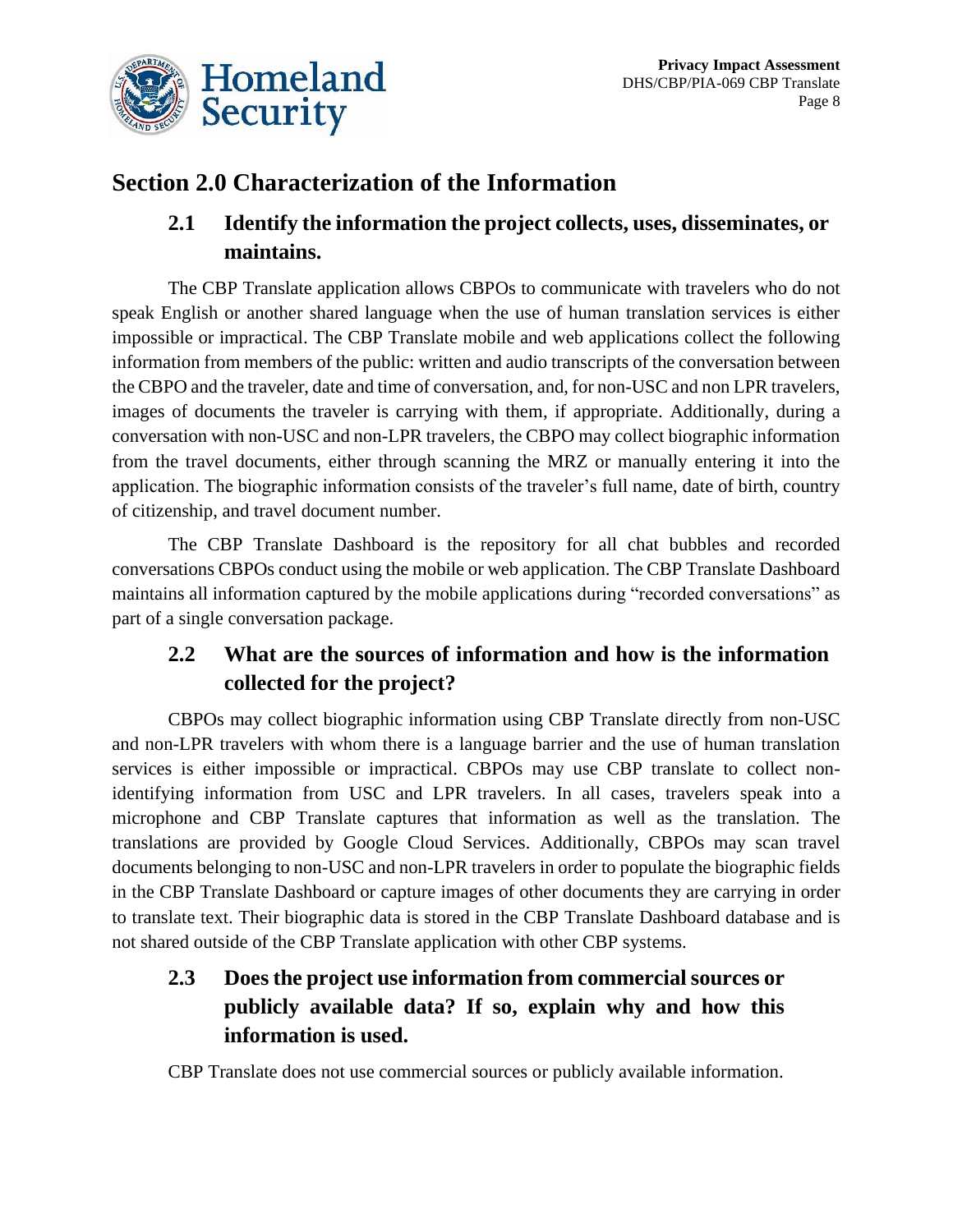

#### **2.4 Discuss how accuracy of the data is ensured.**

CBP Translate connects to Google Cloud Services via the CBP server. Google Cloud Services provides the translation service and returns text and, if available, audio results. Google will report a confidence score of 0.0-1.0 for its transcriptions to help pinpoint any statements that could potentially contain errors. As an additional safeguard, CBP intends to retain transcripts (written), audio, and images of documents for interviews for ten years to assist in future interactions with the traveler and to test the accuracy of the translations. Using Google Cloud Services, CBP is able to train the translations by noting errors, which helps Google Cloud Services create better translations. No information collected through CBP Translate mobile or web applications will be stored with Google. CBP will not use information obtained through CBP Translate as the basis for determining whether a law enforcement action is warranted. CBP will only make such determinations using standard human-based translation services.

## **2.5 Privacy Impact Analysis: Related to the Characterization of the Information**

**Privacy Risk:** There is a risk that the application will provide an inaccurate translation of a traveler's verbal statement or a traveler's document.

**Mitigation:** This risk is partially mitigated. CBPOs are not required to use CBP Translate and can use other options, such as a phone translation service, if they believe the translations are inaccurate. Transcriptions are also provided in the speaker's native language, allowing them to review their statements for accuracy. Additionally, Google Cloud Services will report a confidence score of 0.0-1.0 for its transcriptions to help pinpoint any statements that could potentially contain errors. CBP chose Google Cloud Services as the translation provider because it permits CBP to correct errors in the translation, which permits Google Cloud Services to learn and provide more accurate translations in the future.

As an additional safeguard, CBP will retain the original audio data for recorded conversations to allow for separate review and confirmation of translation accuracy. While the risk does exist of a mistranslation, the impact of this risk is further mitigated by the fact that the application will not be used for any adverse actions or sworn statements. In these instances, the CBPO must obtain human translation services from a trained CBP employee, a port ambassador, or approved phone translation service.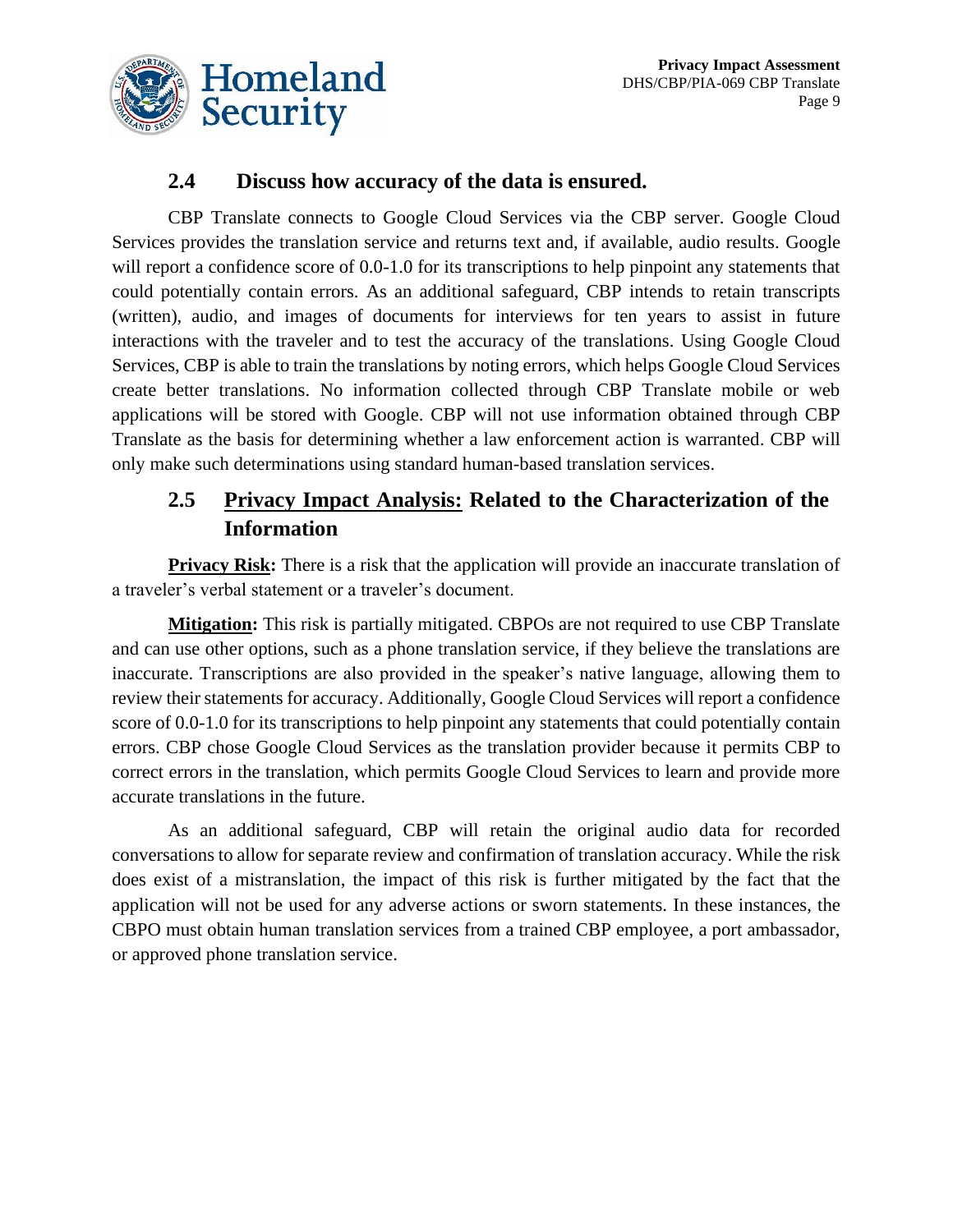

# **Section 3.0 Use of the Information**

#### **3.1 Describe how and why the project uses the information.**

CBP uses CBP Translate to overcome language barriers that may exist between travelers and CBPOs when human translation services are unavailable or impractical to use. Use of CBP Translate will make CBP inspections more efficient and reduce the need for secondary referrals to address simple or routine questions. Additionally, the CBP Translate Dashboard will serve as a repository to review and query prior traveler recorded conversation. CBPOs can use the CBP Translate Dashboard to review a prior conversation they had with a traveler and can export a digital copy to attach to that inspection record. CBP retains this information to create more informed secondary inspection records and to assist in future interactions with the traveler.

# **3.2 Does the project use technology to conduct electronic searches, queries, or analyses in an electronic database to discover or locate a predictive pattern or an anomaly? If so, state how DHS plans to use such results.**

The CBP Translate mobile and web application do not conduct electronic searches, queries, or analyses to discover or locate a predictive pattern.

## **3.3. Are there other components with assigned roles and responsibilities within the system?**

No. Only approved CBP personnel have access to CBP Translate.

## **3.4 Privacy Impact Analysis: Related to the Uses of Information**

**Privacy Risk:** There is risk that information collected from travelers may be used to determine admissibility of the traveler at a U.S. POE.

**Mitigation:** This risk is mitigated. CBP will not use CBP Translate to make a final determination of the traveler's admissibility. CBP will only use CBP Translate as an enhancement tool in support of existing inspection procedures when a language barrier exists, and a human translator is not available or impractical to use. If a CBPO suspects the traveler may be inadmissible, the CBPO will refer the traveler to secondary where a further admissibility inspection will be done and a certified human translator will be contacted, as warranted. In addition, CBPOs and CBP personnel are trained to use the CBP Translate mobile and web application strictly for translation purposes only, and not to obtain sworn statements.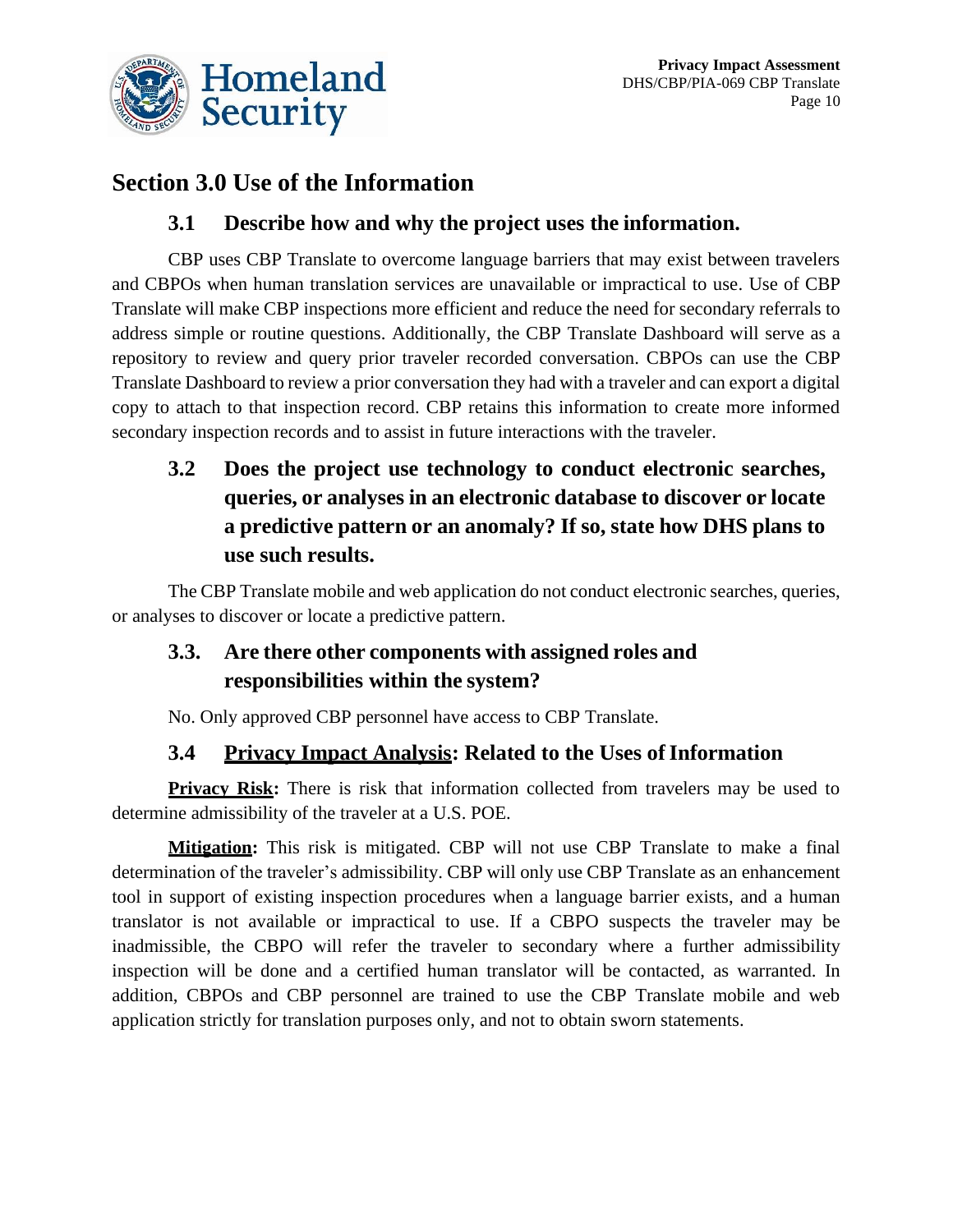

# **Section 4.0 Notice**

# **4.1 How does the project provide individuals notice prior to the collection of information? If notice is not provided, explain why not.**

CBP is providing notice of CBP Translate by publishing this PIA. In addition, CBP provides a translated privacy disclaimer, which is displayed in both English and the traveler's native or preferred language, before its use. If a traveler does not consent to using CBP Translate, the CBPO will seek other approved human translation services, and may refer the traveler to wait in secondary, pending a certified human translator's availability.

The disclaimer text reads as follows: "Thank you for using the Translation Application – this mobile device allows proficient communication with U.S. Customs and Border Protection (CBP) Officers in your native language. Through this application, voice data, transaction information, and transcripts of conversations between you and the CBP Officer will be collected and retained according to the published retention schedules. You may decline to use this application and request a human translation."

## **4.2 What opportunities are available for individuals to consent to uses, decline to provide information, or opt out of the project?**

CBP does not require travelers to use the CBP Translate mobile or web application. CBPOs read a disclaimer to the traveler to inform the traveler that the conversation may occur through CBP Translate. The traveler can either accept or determine they do not want to use CBP Translate. This acceptance can be verbal or non-verbal (if a traveler states they do not want to use the application, CBP will obtain human translation services, such as a certified CBPO, port ambassador, or over-the-phone translation service). The traveler may revoke their consent to providing personally identifiable information (PII) at any time prior to the CBPO inputting the document information into the application. The traveler may also refuse to use CBP Translate at any time and can request human translation services. CBP uses the data collected only for the purpose defined in Section 3.0.

#### **4.3 Privacy Impact Analysis: Related to Notice**

**Privacy Risk:** There is a risk that travelers may not realize or understand that use of CBP Translate is optional.

**Mitigation:** This risk is mitigated. Before using CBP Translate, the CBPO will provide the traveler with a disclaimer that explains the purpose of the CBP Translate mobile and web application and explains that use of CBP Translate is optional. The CBPO selects the traveler's likely language and then displays the disclaimer text in both English and the traveler's language.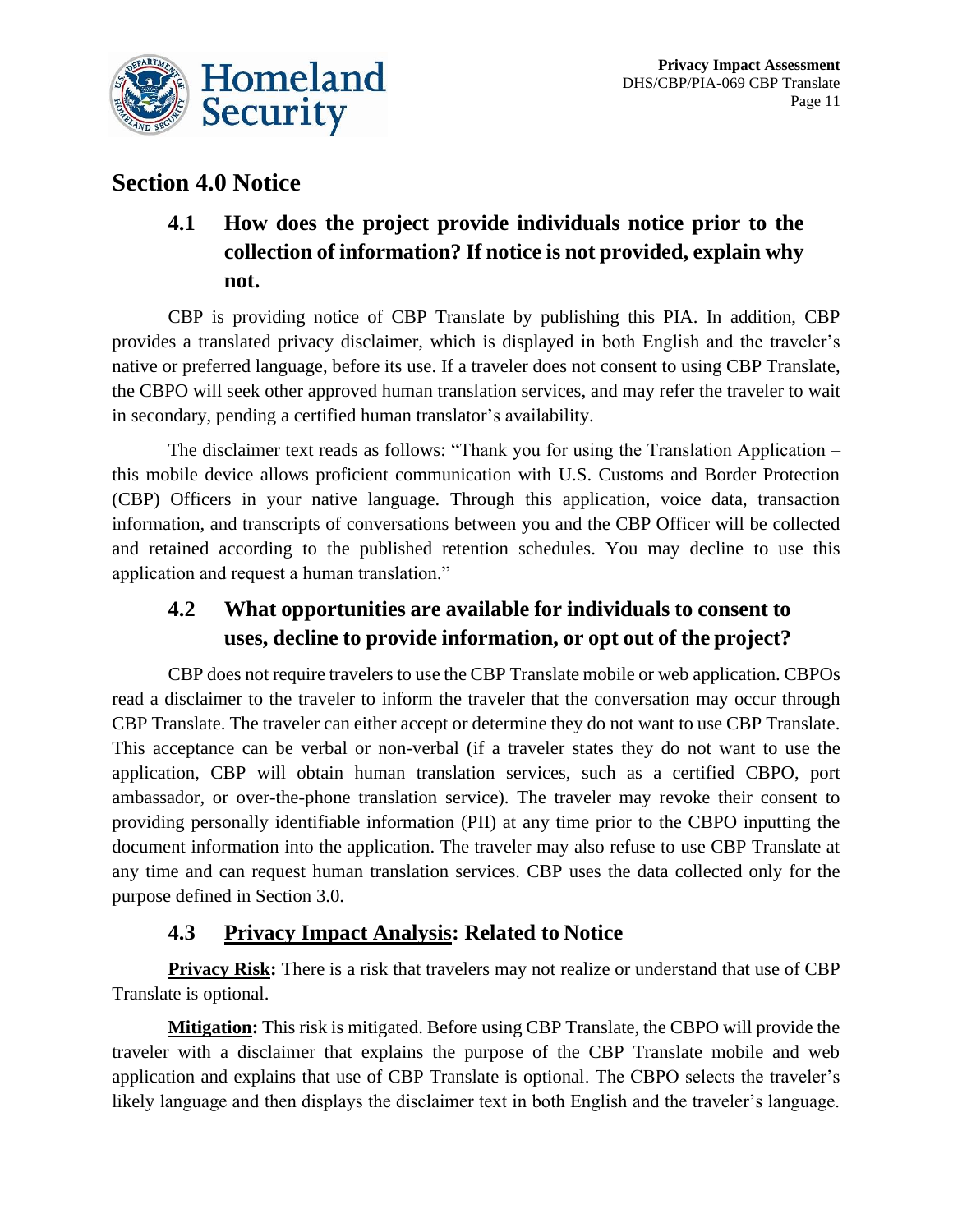

If audio translation is available for the traveler's native or preferred language, the CBPO has the option to play an audio translation for the traveler. CBPOs will use their training and other information known about the traveler, such as from the traveler's travel document or flight itinerary, to make an educated guess on the traveler's native language. If the CBPO is unable to determine the traveler's language, then CBP may use traditional translation services such as a phone translator.

The traveler must acknowledge that he or she understands what CBP Translate is, and consent to its use to help facilitate a conversation due to the language barrier. If a traveler declines to use CBP Translate, the CBPO may send the traveler to the secondary screening area, where CBP will use human translation services, such as a phone translator, a language-certified CBPO, or a port ambassador who is certified in the traveler's preferred language.

If the traveler agrees, either verbally or in writing, to use CBP Translate to facilitate the conversation, the CBPO will use the application to ask basic or routine questions. Travelers provide all information directly to the CBP Translate application, and prior to collection travelers must consent to the privacy disclaimer notice displayed within the application. CBP provides a privacy disclaimer notice stating the purpose of the data collection on the CBP Translate mobile and web application. CBP also mitigates this risk through publication of this PIA.

# **Section 5.0 Data Retention by the Project**

#### **5.1 Explain how long and for what reason the information is retained.**

CBP retains information differently depending on the type of conversation. CBP retains audio bubbles locally in the mobile application on the CBPO's device for 90 days. CBP is working to create a records schedule for the chat bubble text files that are generated by CBP Translate when a conversation is captured between a traveler and a CBPO. If any of the recorded conversations become attached to a secondary record, they would be subject to the records retention for the system of record that is documenting that exchange.

CBP is working on a retention schedule to retain written transcripts, audio, and images of documents for recorded conversations conducted by CBPOs through either the mobile or web application for ten years in the CBP Translate Dashboard. CBP can search this information by the name of the non-USC/non-LPR traveler, the name of the CBP employee who conducted the interview, the date, or the port where the interview took place. CBP retains this information to create more informed secondary inspection records and to assist in future interactions with the traveler. Additionally, CBP will use this information to test the accuracy of the translations.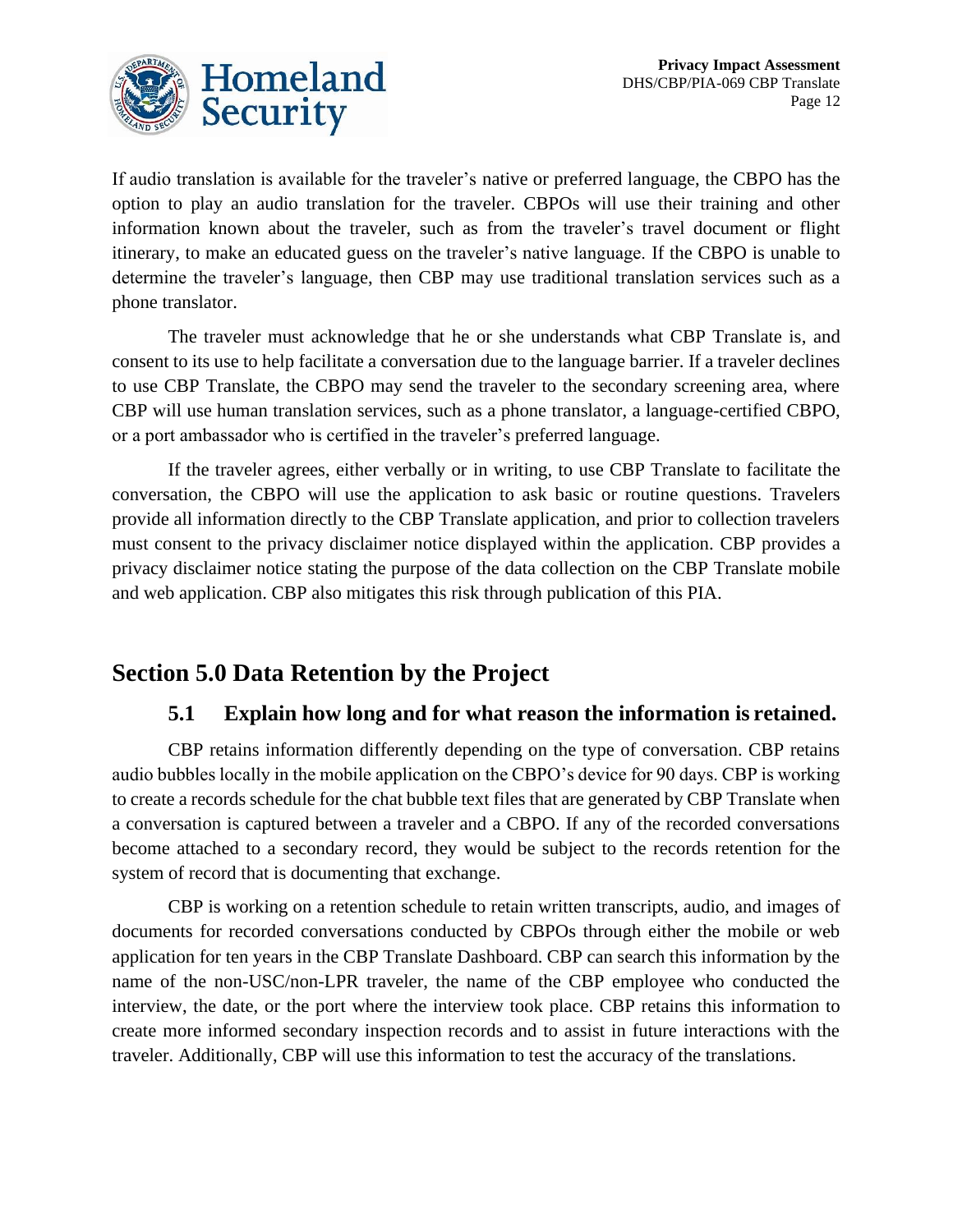

#### **5.2 Privacy Impact Analysis: Related to Retention**

**Privacy Risk:** There is a risk CBP will retain information about travelers for longer than necessary.

**Mitigation:** This risk is mitigated. Using an automated process every month, CBP OIT reviews the interview information stored in the CBP Translate Dashboard, and all information beyond the ten-year storage period is deleted. The retention period is useful to CBP as OIT uses it for testing the accuracy of language translations and to filter out translations of words that have ambiguity (e.g., the word 'light' for example can mean not very heavy or not very dark. Words like "light, "note," "bear," and "over" are lexically ambiguous).

# **Section 6.0 Information Sharing**

# **6.1 Is information shared outside of DHS as part of the normal agency operations? If so, identify the organization(s) and how the information is accessed and how it is to be used.**

In general, CBP will not share CBP Translate mobile and web information outside of DHS. CBP Translate is only used to overcome language barriers for basic and routine questions when the use of human translation services is impractical or unavailable. CBP will use in-person translation services to pursue an adverse action or other law enforcement action, or to capture a sworn statement. However, there may be exigent national security situations where CBP may share CBP Translate information.

# **6.2 Describe how the external sharing noted in 6.1 is compatible with the SORN noted in 1.2.**

Not applicable. Generally, the CBP Translate mobile and web application do not share information outside of DHS.

#### **6.3 Does the project place limitations on re-dissemination?**

Not applicable. Generally, the CBP Translate mobile and web application do not share information outside of DHS.

#### **6.4 Describe how the project maintains a record of any disclosures outside of the Department.**

Not applicable. Generally, the CBP Translate mobile and web application do not share information outside of DHS.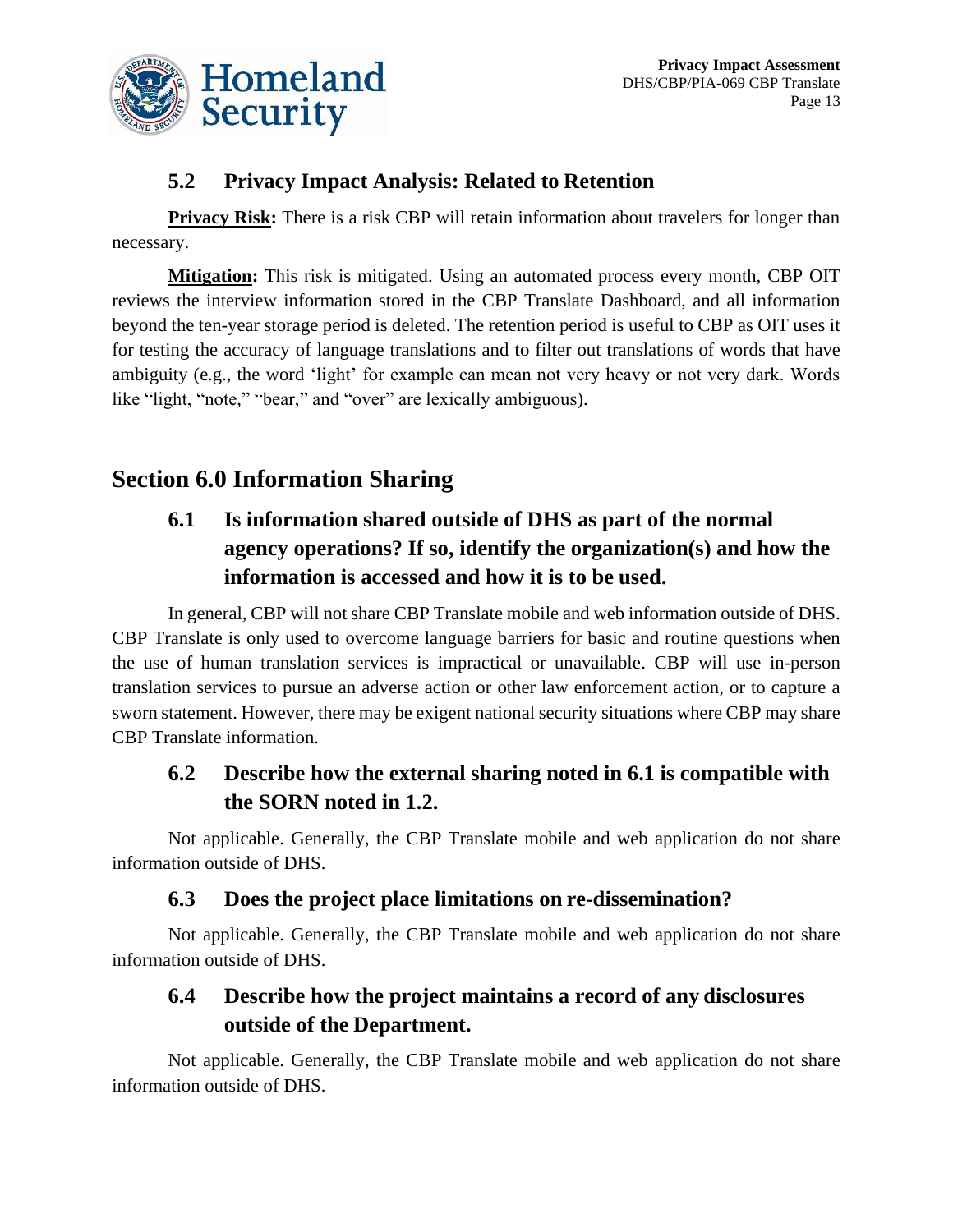

#### **6.5 Privacy Impact Analysis: Related to Information Sharing**

There is no privacy risk related to information sharing.

# **Section 7.0 Redress**

#### **7.1 What are the procedures that allow individuals to access their information?**

Any traveler may request information about his or her records contained in the CBP Translate mobile application or Dashboard through procedures provided by the Freedom of Information Act (FOIA) (5 U.S.C. § 552) and the access provisions of the Privacy Act of 1974 (5 U.S.C. § 552a(d)) at [https://foia.cbp.gov/palMain.aspx,](https://foia.cbp.gov/palMain.aspx) or by writing to:

CBP FOIA Headquarters Office U.S. Customs and Border Protection FOIA Division 90 K Street NE, 9th Floor Washington, DC 20002 Fax Number: (202) 325-0230

When seeking records from the CBP Translate Dashboard, the request must conform to Part 5, Title 6 of the Code of Federal Regulations. An individual must provide his or her full name, current address, and date and place of birth. The individual must also provide:

- An explanation of why the individual believes DHS would have information on him or her;
- Details outlining when the individual believes the records would have been created, and
- If the request is seeking records pertaining to another living individual, it must include a statement from that individual certifying his or her agreement for access to his or her records.

The request must include a notarized signature or be submitted pursuant to 28 U.S.C. § 1746, which permits statements to be made under penalty of perjury as a substitute for notarization. Without this information, CBP may not be able to conduct an effective search, and the request may be denied due to lack of specificity or lack of compliance with applicable regulations. Although CBP does not require a specific form, guidance for filing a request for information is available on the DHS website at http://www.dhs.gov/file-privacy-act-request and at http://www.dhs.gov/filefoia-overview.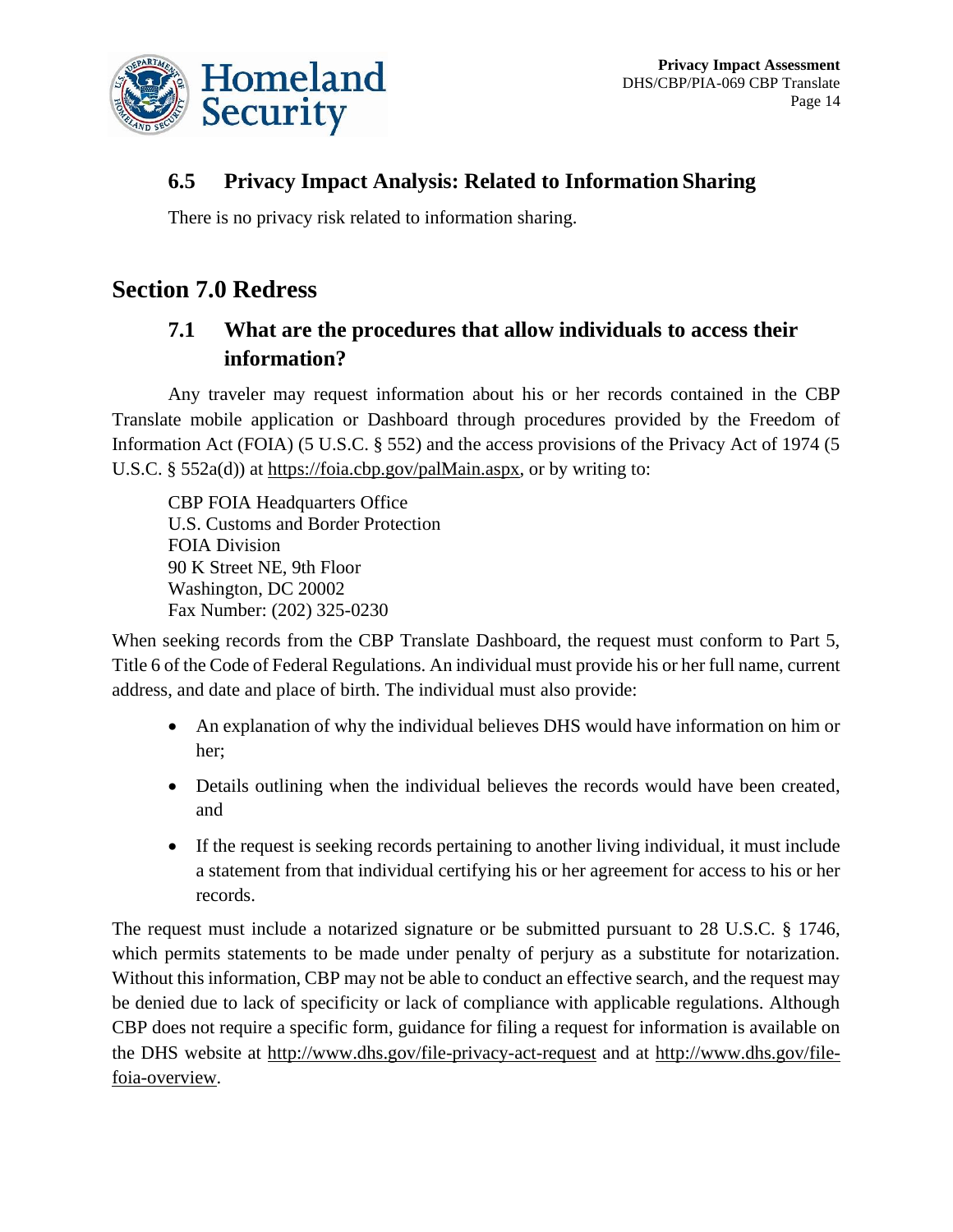

# **7.2 What procedures are in place to allow the subject individual to correct inaccurate or erroneous information?**

Individuals wishing to correct inaccurate information may submit a Privacy Act Amendment request through the same access process explained above.

## **7.3 How does the project notify individuals about the procedures for correcting their information?**

Upon request, CBP personnel may provide tear sheets explaining the FOIA and Privacy Act amendment process. Additionally, the procedures in place travelers must take in order to correct inaccurate information are discussed above in Section 7.1.

#### **7.4 Privacy Impact Analysis: Related to Redress**

**Privacy Risk:** There is a risk that travelers cannot access, correct, or amend their records since capturing document or biographic information in the CBP Translate application is limited to non-USC and non-LPR travelers.

**Mitigation:** This risk is partially mitigated. Depending on the type of information the traveler would like to access, correct, or amend dictates how redress can be provided. During the inspection process, the traveler can correct/amend any mistranslations captured from the CBP Translate application in real time and provide the amendment verbally to the CBPO. The CBP Translate web application tracks all changes for audit purposes. In addition, the traveler can also make a FOIA request for the information after the inspection is performed. Recorded conversations captured in CBP Translate are retained for 10 years. However, general chat statements (audio bubbles) captured in CBP Translate are retained only for 90 days and therefore all information outside of this 90-day period will not be available to the traveler.

CBP reviews all requests for access, correction, and amendment for non-USC and non-LPR travelers on a case-by-case basis and makes any corrections as necessary to ensure data integrity of CBP systems and records.

**Privacy Risk:** There is a risk that travelers will not be aware of how to correct their information submitted into the mobile or web application.

**Mitigation:** This risk is mitigated. This PIA provides information on the redress process for the CBP Translate mobile or web application. In addition, CBP provides a translated privacy disclaimer notice, which is displayed in both English and in the traveler's native language. The disclaimer is embedded into the CBP Translate mobile and web application. All travelers must review and consent to the disclaimer in the CBP Translate mobile and web application prior to using the application.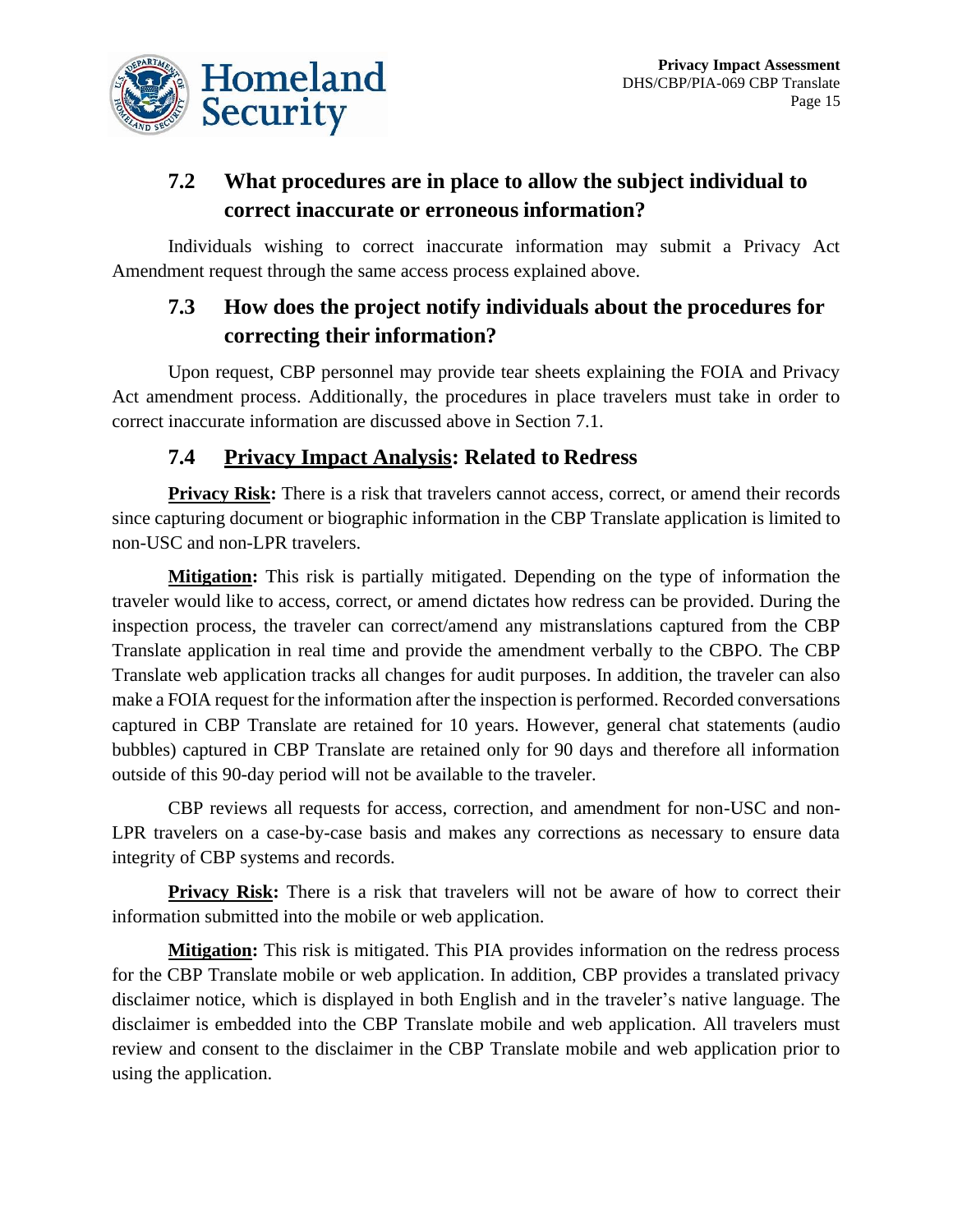

# **Section 8.0 Auditing and Accountability**

## **8.1 How does the project ensure that the information is used in accordance with stated practices in this PIA?**

CBP manages users' access to CBP Translate through CBP's Enterprise Identity, Credential, and Access Management SailPoint service. CBP SailPoint is a complete access management service handling the processing of User Access Requests (UAR), authenticating user's identity, and tracking approved user roles. CBP uses AirWatch to push the mobile application to approved users' smartphones. CBPO users will have access restricted to their own recorded conversations. CBP supervisors will have "read only" access to recorded conversations conducted by officers under their purview. While CBPOs can edit their recorded conversation, an audit log records all changes made.

CBP uses security and application logs to monitor access and activities conducted through the CBP Translate mobile and web applications. CBP performs regular audits to ensure the agency complies with the policies and procedures set forth in the CBP Information Systems Security Policy and Procedures Handbook.

# **8.2 Describe what privacy training is provided to users either generally or specifically relevant to the project.**

CBP personnel permitted access to the CBP Translate mobile and web application are required to complete the DHS Security Awareness Training Course and privacy training. In addition, CBP will provide specific instructional training on the CBP Translate application. The training will provide employees information on when to use the CBP Translate application and emphasize to employees that CBP prohibits the collection of identifiable information for USCs and LPRs. Training also emphasizes that CBP Translate cannot be used to obtain sworn statements or to form the basis for an adverse action, criminal prosecution, or other law enforcement action.

# **8.3 What procedures are in place to determine which users may access the information and how does the project determine who has access?**

Program access is handled through the Search Results SailPoint system. The two current roles are User (who can only access their own recorded conversation data) and Supervisor (who can also access recorded conversations created by officers under their purview).